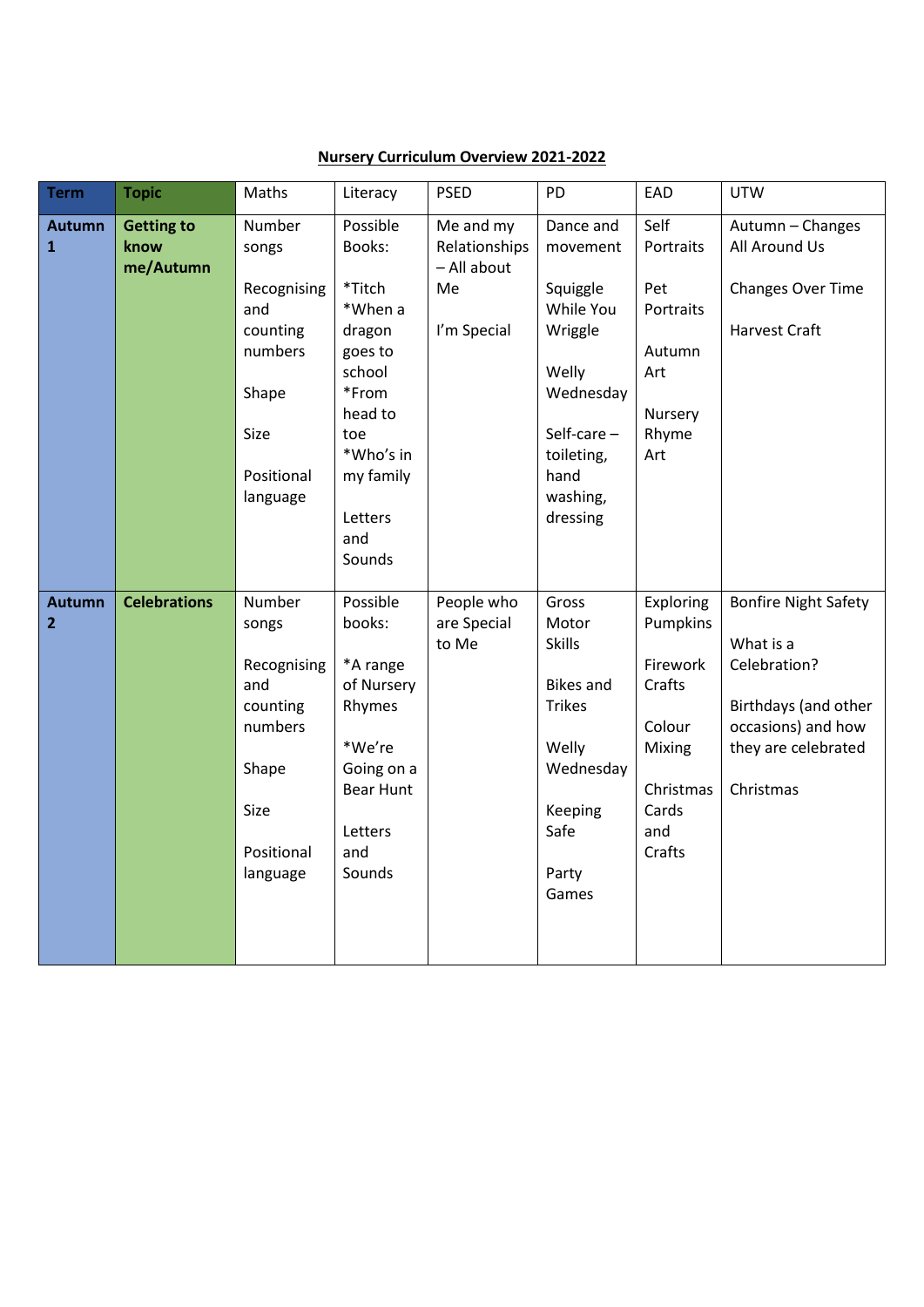| <b>Term</b>     | <b>Topic</b>                      | Maths                                                                                                                                                              | Literacy                                                                                                                                                           | <b>PSED</b>                                                                                                   | PD                                                                                                                                                                                                     | EAD                                                                                                                                                                                                  | <b>UTW</b>                                                                                                                                                                                                                                                                 |
|-----------------|-----------------------------------|--------------------------------------------------------------------------------------------------------------------------------------------------------------------|--------------------------------------------------------------------------------------------------------------------------------------------------------------------|---------------------------------------------------------------------------------------------------------------|--------------------------------------------------------------------------------------------------------------------------------------------------------------------------------------------------------|------------------------------------------------------------------------------------------------------------------------------------------------------------------------------------------------------|----------------------------------------------------------------------------------------------------------------------------------------------------------------------------------------------------------------------------------------------------------------------------|
| <b>Spring 1</b> | <b>Winter</b>                     | Number<br>songs<br>Recognising<br>and<br>counting<br>numbers<br>Shape<br>Size<br>Positional<br>language                                                            | Possible<br>books:<br>*Frozen<br>*Stick Man<br>*Gruffalo's<br>Child<br>*What Can<br>You See?<br>(Non-<br>Fiction)<br>*The<br>Lonesome<br><b>Winter Bear</b>        | Me and My<br>Friends<br>People<br>Who Keep<br>Me Safe<br>Looking<br>After<br>Myself                           | An<br>introduction<br>to P.E.<br>Large<br>Apparatus<br>Moving in<br>the Winter<br>Weather<br>Developing<br><b>Fine Motor</b><br><b>Skills</b><br>Welly<br>Wednesday<br>Putting on<br>Winter<br>Clothes | Make<br>Snowflakes<br>Junk<br>Modelling $-$<br>Igloos<br><b>Winter Scene</b><br>Picture<br>Singing<br>Winter<br>Songs/Making<br><b>Winter Music</b><br>Make Winter<br>Food and<br><b>Drinks</b>      | Talk about<br>Winter<br><b>Changes Over</b><br>Time<br>Looking at<br>People and<br>Animals Who<br>Live in Cold<br>Climates<br>Cooking<br>Porridge, Soup,<br><b>Hot Chocolate</b>                                                                                           |
| <b>Spring 2</b> | <b>Once Upon A</b><br><b>Time</b> | Number<br>songs<br>Recognising<br>and<br>counting<br>numbers<br>Inc. one<br>more and<br>one less,<br>simple<br>addition<br>Shape<br>Size<br>Positional<br>language | Possible<br>Books-<br>*The Three<br><b>Little Pigs</b><br>*Goldilocks<br>*The<br>Gingerbread<br>Man<br>*Cinderella<br>*The Little<br>Red Hen<br>*Chicken<br>Licken | Looking<br>After<br>Others<br>Safety<br>Indoors<br>and<br>Outdoors<br>What's<br>Safe to Go<br>Into my<br>Body | Gross<br><b>Motor Skills</b><br><b>Ball Skills</b><br>The Three<br><b>Little Pigs</b><br><b>Building</b><br>Welly<br>Wednesday                                                                         | <b>Baking Bread</b><br>(The Little<br>Red Hen)<br>Constructing<br>Houses for<br>The Three<br>Little Pigs<br>Moving to<br>Music Linked<br>to Fairy Tale<br>Songs<br><b>Making Fairy</b><br>Tale Wands | <b>Behaving</b><br>towards<br>Friends/Family<br><b>Strangers in Fairy</b><br>Tales, should we<br>trust them?<br>Fairy Tale Dough<br>Mats Inc.<br>textures<br>Well-being and<br><b>Cultural Diversity</b><br>- families being<br>rich/poor or<br>kind/cruel<br>(Cinderella) |